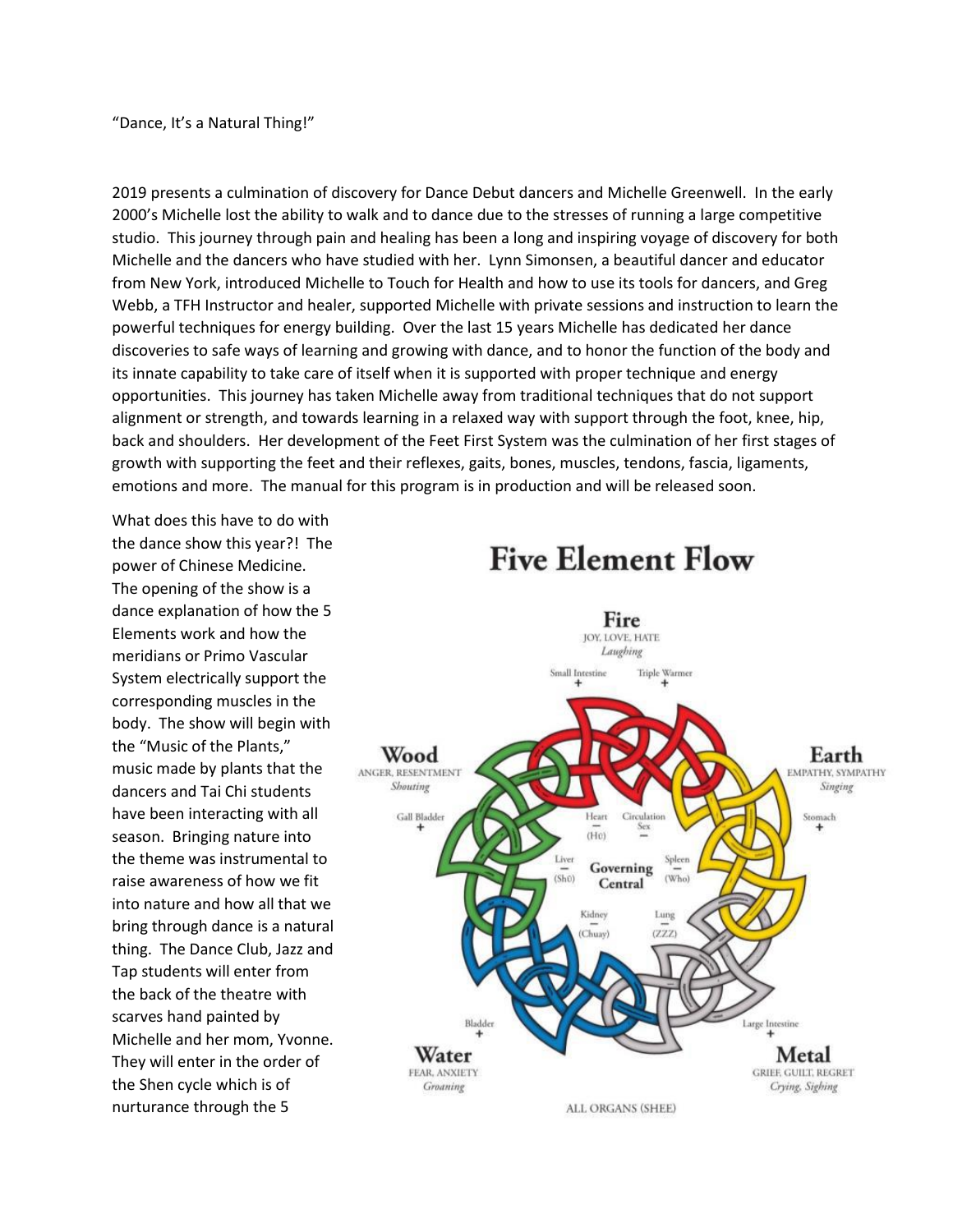

Element Wheel: Fire, Earth, Metal, Water and Wood. Once they have arrived at the stage they will dance through the Ko Cycle which is of creation or destruction for breaking down barriers or creating relationships. This order will see the colors change from Fire to Metal, Metal to Wood, Wood to Earth, Earth to Water and Water up to Fire. Buffy Sainte Marie will inspire this display with "Carry it On".

The dancers will then move into lines of color and exit the stage. On their return they will share some of the learnings for warmups this year. They will begin with a Meridian Sweep that supports the electrical system in the body and provides energy to all the muscles in an energizing order by the Time of Day Wheel, as seen

by the clock that was created this year as well. This will be followed by the Feet First System Foot Rub.

Next, the dancers will engage the switches in the body which coordinate right and left, up and down, back and front as well as using a mirror. We will move into the Muscle Dance that was inspired by the Touch for Health Balancathon in September, as well as the publication of a children's version of the muscle dance for preschoolers with pictures from some of our Dance Debut dancers:



**BASIC FOOT RUB** Dance Debut vn hetween the hones of the foot cles along both sides of the fo  $\overline{2}$ Shake up the ball of the foot by twisting the bones back and forth. 3 Pull out each toe and circle it around<br>several times ("This little Piggy"). Δ eze the foot all over and around the ankle. 5 Lengthen to Strengthen:<br>Place fingertips together in the middle of<br>the top of the foot and pull the fingers the length of the muscle fibers out to toe and ankle in opposite directions eat on the bottom of the foot also he done over the an

The dancers have been working on learning about the 14 Muscles that link to each of the